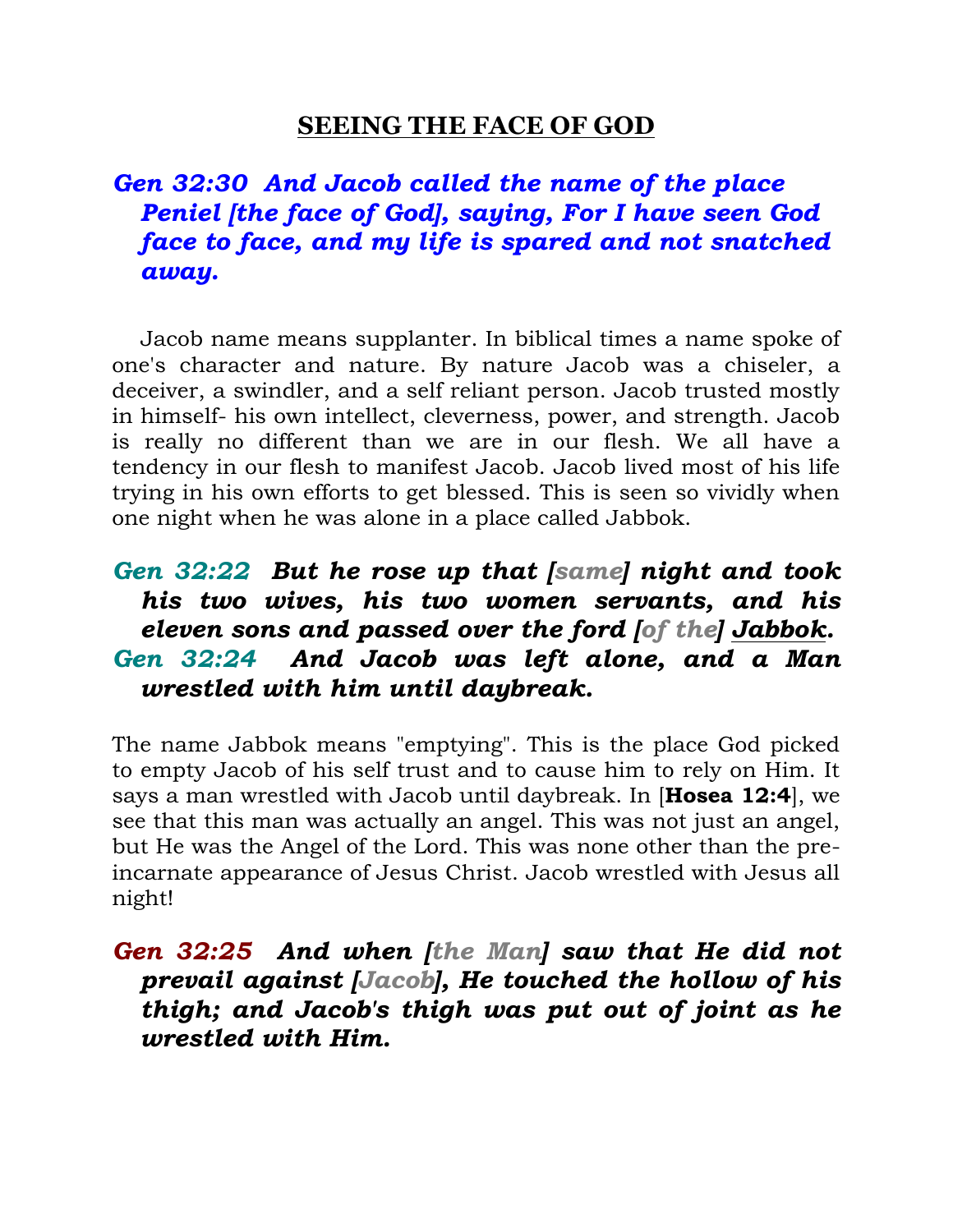### *Gen 32:26 Then He said, Let Me go, for day is breaking. But [Jacob] said, I will not let You go unless You declare a blessing upon me.*

 The Lord could not prevail against Jacob. The Lord cannot prevail in the life of a person whose trust is in their own works and effort. The Lord could not prevail with Jacob, but notice that Jacob could not prevail with the Lord. He could not wrestle out of the Lord His blessings. God will not allow a person to manipulate Him into giving blessings by offering their own works and self effort. This would give glory to man and God will not give His glory to another! Since the Lord saw that as long as Jacob had his strength that he would continue to wrestle with him, the Lord touched Jacob's hip and put it out of joint. The hip is the place of strength in the human body. It is where power and leverage comes from. With his hip out of joint Jacob did have the strength to wrestle any longer. All he could do now was cling to the Lord. He had to cling and lean fully upon the Lord. Jacob had to come to the place where he simply asked to be blessed, and the Lord blessed him. He could wrestle no longer. But before He blessed him, the Lord asked Jacob what his name was. Now the Lord knew his name! He wanted Jacob to reflect on the meaning of his name. He said, "My name is Jacob"- My name is chiseler, deceiver, swindler, self-reliant" The Lord said, "You are no longer Jacob, but your name is now Israel, which means one who prevails with God". How did Jacob prevail with God? He stopped wrestling and started to cling to God and asked for His grace. Trusting in God's grace is the point in which a Christian will prevail with God in their life and start seeing the victory of the Lord!

 Jacob was so impacted by this encounter that he changed the name of the place from Jabbok- *emptying* to Peniel- *face of God*. The face of God in the Bible means to experience His grace, mercy, and blessing. The change of names reveals a connection between being emptied of self and seeing God face. However, this connection is twisted backwards by those in the flesh and under legalism. They think that in order to see the face of God and experience his blessings that they must empty themselves of self. They think that by self denial and self cleansing they will be able to experience God's face. However, this is exactly opposite to the truth! It is only by experiencing God's face and accepting by faith the grace, mercy,